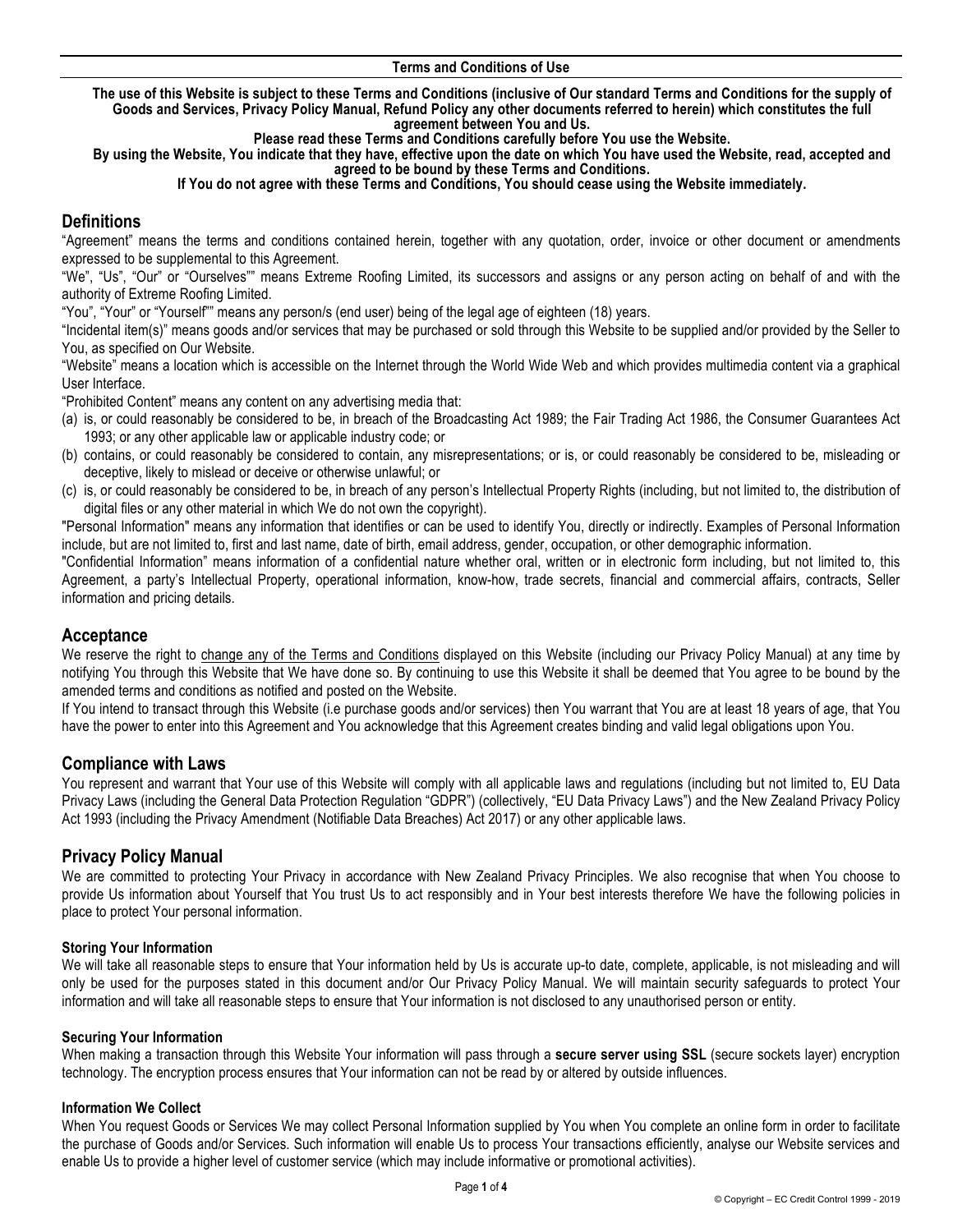We may also collect the following information/tracking data for statistical purposes and to help Us understand how to make Our Website more available and user friendly for You and to measure the success of any advertising activities We may under take:

- (a) Your IP address.
- (b) The date and time of Your visits to Our Website.
- (c) Your clicks and activity on this Website.
- (d) The referring Website if any through which You clicked through to this Website.
- (e) Technical information on Your browser, device and operating systems.

### **Information We Release**

We will only release information about You as authorised by Yourself, required by law or where required in order for Us to provide Goods or Services to Yourself e.g to third party suppliers, or delivery companies. Where supplied to such third parties the information provided will only be sufficient for the third party to perform their services and may not be used by them for any other purpose.

We will not release Your information for any purpose which You could reasonably expect us not to release the information.

Except as detailed above We do not share, give, sell, rent, or lease information to third parties and Your Personal Information will only be disclosed to those employees within Our organisation who have a need to know in order to ensure You are provided with information about Our products and Services or to request Goods and Services through this Website.

Under the Privacy Act legislation You can ask to see any information We may hold about You and You also have the right to have any inaccuracies in the same corrected by Us. We will comply with any such requests to the extent required by the Privacy Act legislation within fourteen (14) days of the receipt of Your request. We may ask you to verify your identity in order to help us respond efficiently to your request.

## **Other Data Protection Rights**

You may have the following data protection rights:

- (a) To access, correct, update or request deletion of Personal Information. We will take all reasonable steps to ensure that the data We collect is reliable for its intended use, accurate, complete and up to date.
- (b) In addition, individuals who are residents of the European Economic Area "EEA" can object to processing of their Personal Information, ask to restrict processing of their Personal Information or request portability of their Personal Information. You can exercise these rights by contacting Us using the contact details provided in the "Questions and Concerns" section below.
- (c) Similarly, if Personal Information is collected or processed on the basis of consent, the data subject can withdraw their consent at any time. Withdrawing Your consent will not affect the lawfulness of any processing We conducted prior to Your withdrawal, nor will it affect processing of Your Personal Information conducted in reliance on lawful processing grounds other than consent.
- (d) The right to complain to a data protection authority about the collection and use of Personal Information. For more information, please contact your local data protection authority. Contact details for data protection authorities in the EEA are available at http://ec.europa.eu/justice/article-29/structure/data-protection-authorities/index\_en.htm.

# **Questions & Concerns**

If You have any questions or comments, or if You have a concern about the way in which We have handled any privacy matter, please use Our contact form via this Website to send Us a message. You may also contact Us by postal mail or email at:

## **For EEA Residents:**

For the purposes of EU data protection legislation, James Hay is the Data Protection Officer (DPO) of Your Personal Information. Our Data Protection Officer can be contacted at james@extremeroofing.co.nz

**For Non-EEA Residents:** James Hay **Attention: Privacy Officer**

james@extremeroofing.co.nz

**Postal Address:** PO Box 235, Cromwell 9342

# **Cookies**

We and Our partners may use various technologies to collect and store information when You use this Website, and this may include using cookies and similar tracking technologies, such as pixels and web beacons. These web beacons track certain behavior such as whether the email sent through the Website was delivered and opened and whether links within the email were clicked. They also allow Us to collect information such as the recipient's:

• IP address, browser, email client type and other similar details;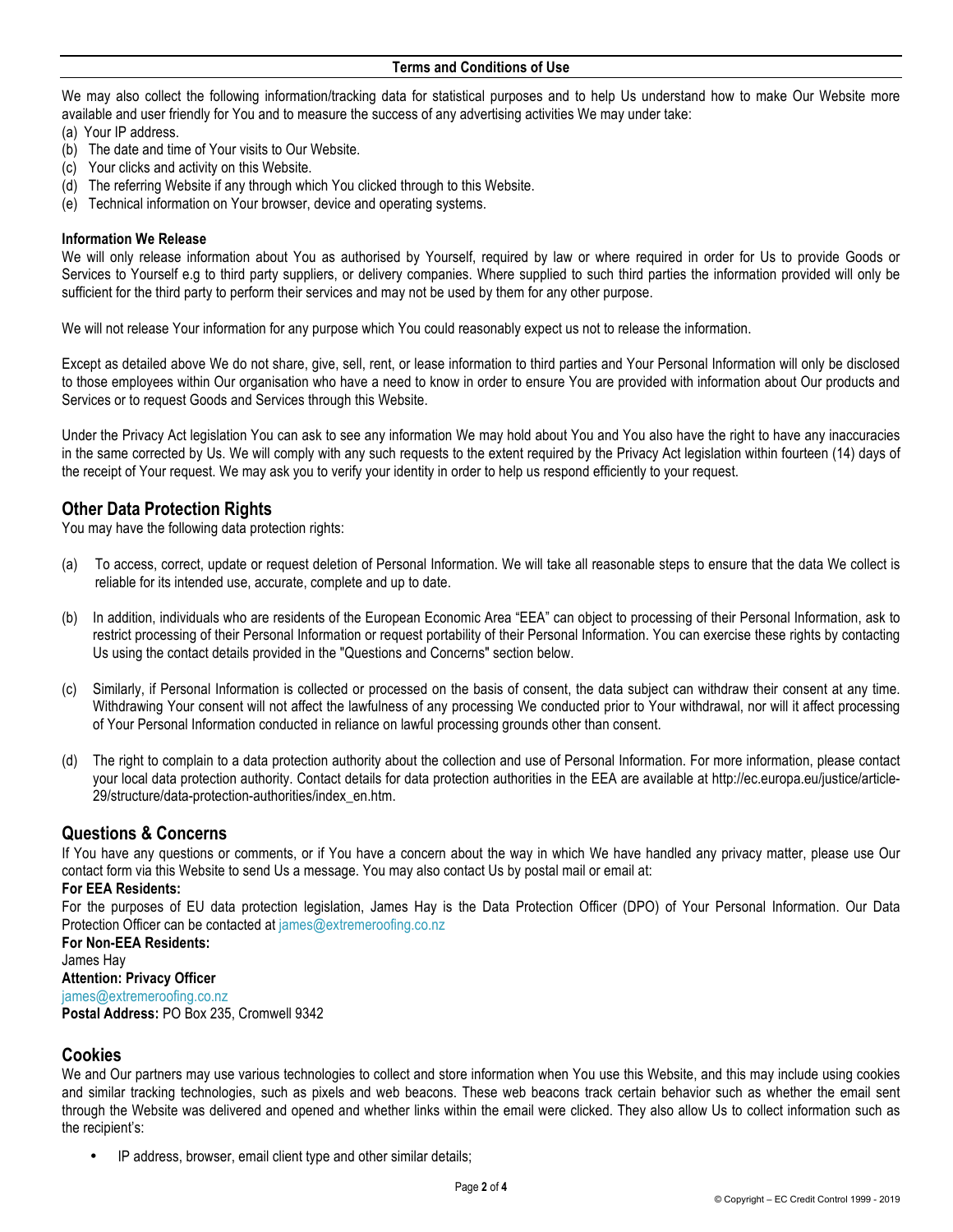- Tracking Website usage and traffic;
- Reports are available to Us when We send email to You, so We may collect and review that information.

These cookies **do not read Your hard drive** but may be stored on Your hard drive to enable Our Website to recognise You when You return to the same.

# **Mailing Lists**

If at any time You are on a mailing list of Ours then You may request to be removed from the same and We will comply with Your request if there is no unsubscribe button provided then please contact Us with Your request using the "Contact Us" section of this Website.

# **Returns, Damaged or Defective Goods**

Our policy in relation to Returns, Damaged or Defective Goods shall be as specified in Uur standard Terms and Conditions for the supply of Goods and Services. We shall not accept returns for change of mind or if You make a wrong decision unless due to our negligence or incorrect information supplied by Ourselves.

# **Copyright and Trademarks**

The contents of this Website are at all times the copyright or trademark property of either Ourselves, Our suppliers or linked third parties and You may not distribute, reproduce, display, publish any trademark or other content of this Website for any purpose whatsoever without the prior written approval of Us, Our suppliers or linked third parties (each as applicable). Furthermore You agree to indemnify Us against any claims, costs, damages or losses incurred by Us should You fail to comply with clause.

## **Advertisers and Linked Sites**

The display on Our Website of any advertiser or the provision of a link to third party Websites does not constitute Our endorsement of either the advertiser or third party provider or any of their Website content or business practices. As We do not have any control of the content of any third party Websites, access to such Websites is at Your sole risk and We recommend that You thoroughly review the terms and conditions of use and the Privacy policies of any third party Website immediately once You access such a Website.

We shall accept no liability in regards to any dealings, promotions or activities between Yourself and advertisers or third party providers.

## **Specifications and Information**

Specifications and information provided on this Website are given in good faith based on Our knowledge, experience, or information provided to Us by manufacturers and/or suppliers, or derived from sources believed to be accurate at the time the information is received by Us, therefore it is recommended if You have any concerns as to the suitability of Goods or Services provided through this Website in respect of the use of the Goods or Services or their suitability for a particular use that You contact Us or seek external professional opinion.

You acknowledge and accept that colours of items displayed on the Website may not reflect the true and actual colour of such items as this may be affected by external influences such as the quality of images supplied to Us for use, or the quality, age or settings on Your monitor. If colour is a major factor in Your decision making We recommend You contact Us before purchase.

# **On-Line Ordering**

Display on this Website does not guarantee the availability of any particular Good(s) therefore all orders placed through this Website shall be subject to confirmation of acceptance by Us. Orders for Services shall be subject to confirmation of suitable timeframes between You and Ourselves for provision of the Services.

## **Continuous Service**

Due to the inherent nature of Websites We cannot guarantee uninterrupted or continuous availability of this Website and You accept that the Website may also be unavailable from time to time for maintenance or scheduled upgrades. Where able We shall give You advanced warning of the same. We shall accept no liability in relation to Website downtime whether scheduled or otherwise.

# **Termination of Use**

These terms and Your access to Our Website may be terminated by Us (at Our sole discretion) at any time without notice or any requirement to give You a reason why. In the event of termination under this clause We shall have no liability to You whatsoever (including for any consequential or direct loss You may suffer).

## **Jurisdiction**

This Website (excluding any linked third party sites) is controlled by Us from Our principal business premises in New Zealand. Our servers are located in The United States of America, so your information may be transferred to, stored, or processed in the United States of America. It can be accessed from countries around the world to the extent permitted by the Website. As each country has laws that may differ from New Zealand, by